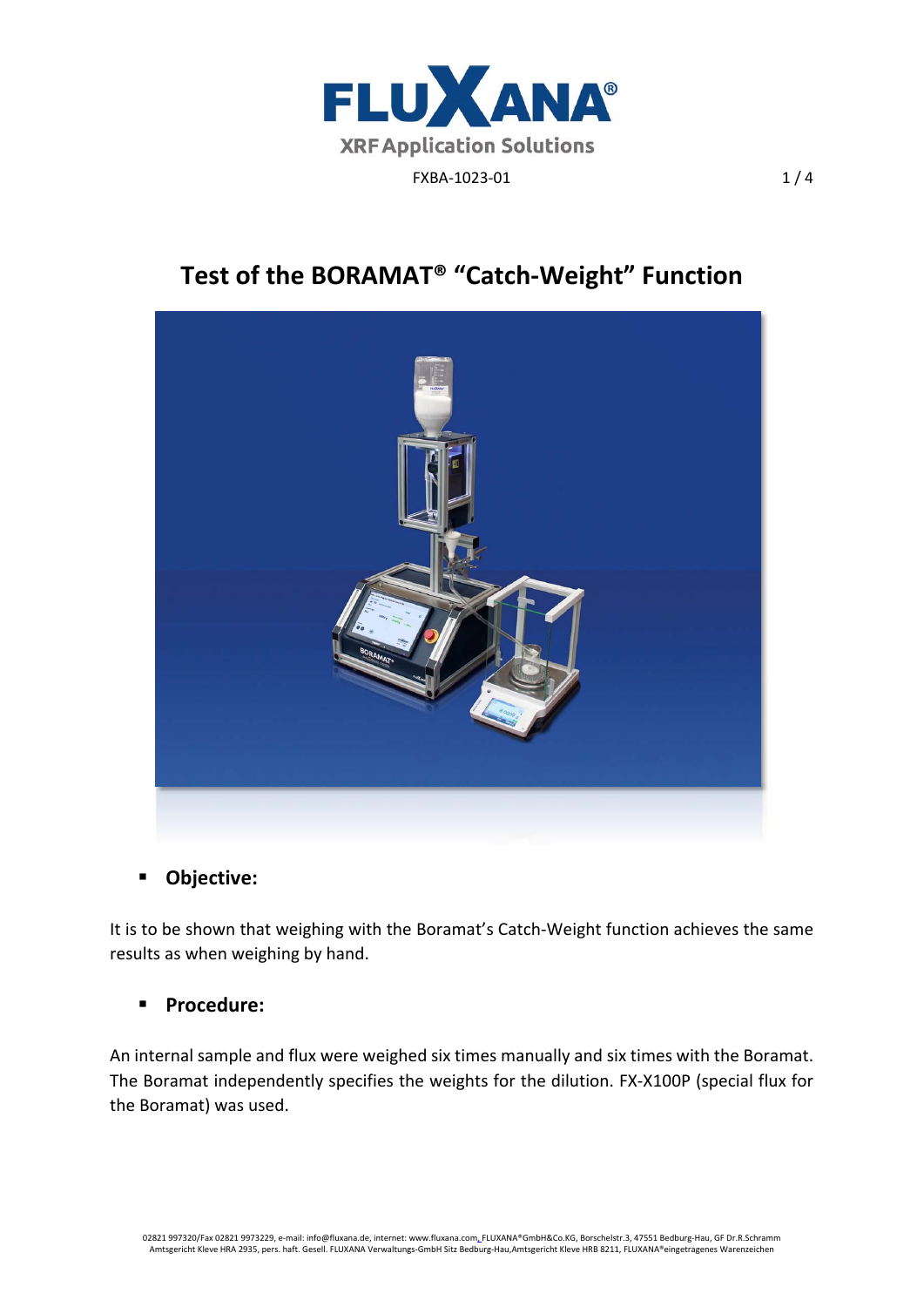

## FXBA-1023-01 2/4



*FX‐X100P*

When weighing manually, each of the following were weighed two times to cover extreme cases:

- 0.9000 g Sample + 7.2000 g FX‐X100
- 1.0000 g Sample + 8.0000 g FX‐X100 and
- 1.1000 g Sample + 8.8000 g FX‐X100

All samples were fused using P0 and measured with the accepted RAW method. The results for both approaches were compared with a reference value and a precision table.

If the precision and the accuracy of the results are comparable, then the "Catch-Weight" function can be used for all comparable applications.

### **Results:**

Weights and Dilutions:

| <b>Preparation number</b> | <b>Weight Boramat</b> |                   |        |  |  |  |  |
|---------------------------|-----------------------|-------------------|--------|--|--|--|--|
|                           | Weight Flux (g)       | Weight Sample (g) |        |  |  |  |  |
| <b>SA2476</b>             | 7.5664                | 0.9460            | 7.9983 |  |  |  |  |
| <b>SA2477</b>             | 7.4021                | 0.9254            | 7.9988 |  |  |  |  |
| <b>SA2478</b>             | 7.3740                | 0.9218            | 7.9996 |  |  |  |  |
| <b>SA2479</b>             | 7.6338                | 0.9541            | 8.0010 |  |  |  |  |
| <b>SA2480</b>             | 8.0029                | 1.0006            | 7.9981 |  |  |  |  |
| <b>SA2481</b>             | 8.0963                | 1.0121            | 7.9995 |  |  |  |  |

02821 997320/Fax 02821 9973229, e‐mail: info@fluxana.de, internet: www.fluxana.com, FLUXANA®GmbH&Co.KG, Borschelstr.3, 47551 Bedburg‐Hau, GF Dr.R.Schramm Amtsgericht Kleve HRA 2935, pers. haft. Gesell. FLUXANA Verwaltungs‐GmbH Sitz Bedburg‐Hau,Amtsgericht Kleve HRB 8211, FLUXANA®eingetragenes Warenzeichen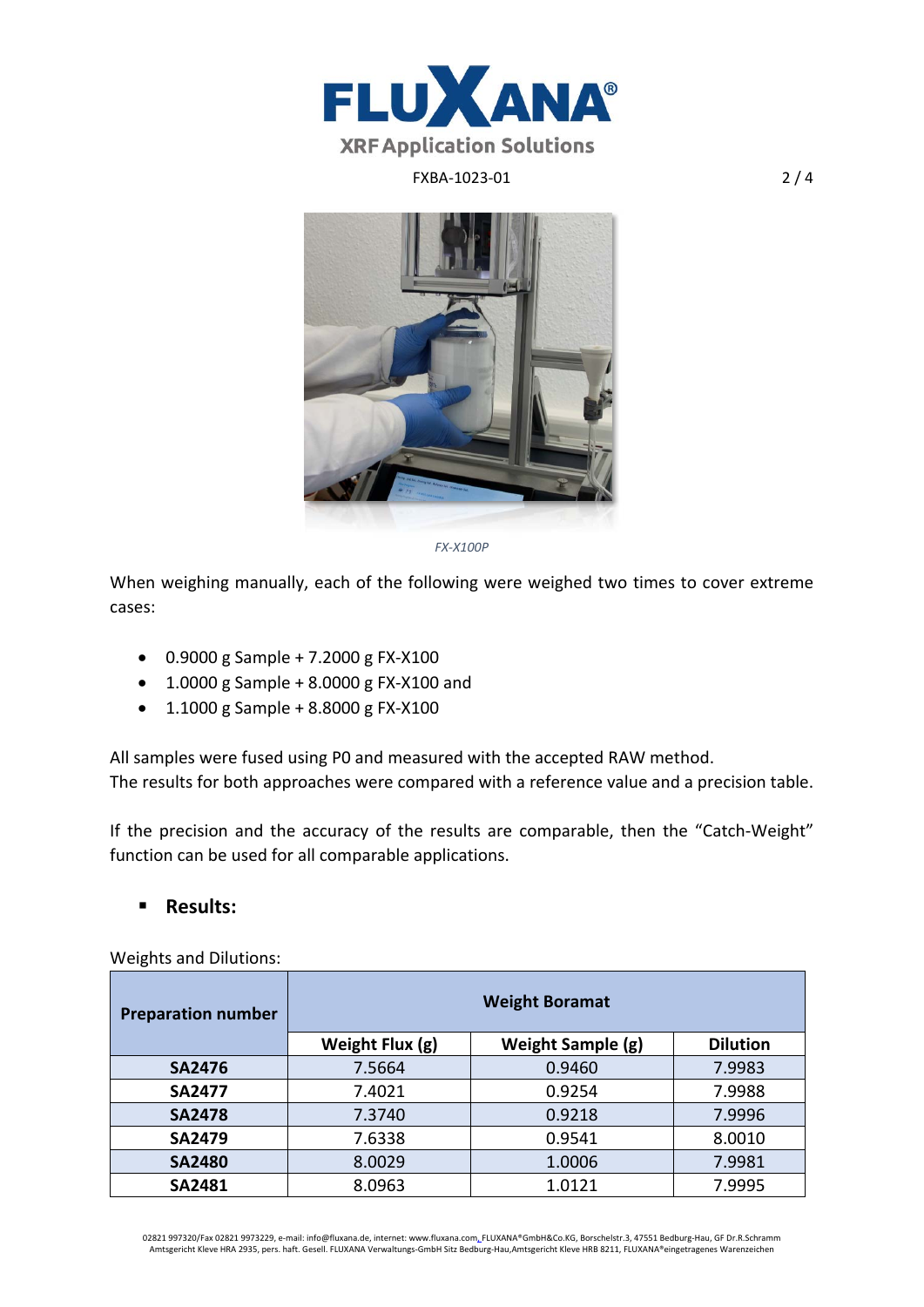

## FXBA-1023-01 3 / 4

| Preparation<br>number | <b>Manual Weight</b> |                   |                 |  |  |  |  |  |
|-----------------------|----------------------|-------------------|-----------------|--|--|--|--|--|
|                       | Weight Flux (g)      | Weight Sample (g) | <b>Dilution</b> |  |  |  |  |  |
| <b>SA2482</b>         | 7.1999               | 0.8999            | 8.0008          |  |  |  |  |  |
| <b>SA2483</b>         | 7.2003               | 0.8999            | 8.0012          |  |  |  |  |  |
| <b>SA2484</b>         | 7.9999               | 1.0000            | 7.9999          |  |  |  |  |  |
| <b>SA2485</b>         | 8.0004               | 1.0002            | 7.9988          |  |  |  |  |  |
| <b>SA2486</b>         | 8.8001               | 1.1002            | 7.9986          |  |  |  |  |  |
| <b>SA2487</b>         | 8.8001               | 1.0998            | 8.0015          |  |  |  |  |  |

In all cases, the dilution factor is between 7.998 und 8.002, thus, the Boramat weighing is comparable with manual weighing.

The measurement results were examined in the next point. The sample is an internal control sample with the following intervention limits.

## **Reference values:**

| Weight%               | Al2O3 | CaO    | <b>Fe2O3</b> | <b>K20</b>                    | <b>MgO</b> | $\mid$ Na2O $\mid$ | <b>P2O5</b> | Si <sub>O</sub> 2                      | SO <sub>3</sub> |
|-----------------------|-------|--------|--------------|-------------------------------|------------|--------------------|-------------|----------------------------------------|-----------------|
| +3σ                   | 5.590 | 64.910 | 2.661        | 0.858   1.541   0.300   0.171 |            |                    |             | 21.081                                 | 3.096           |
| <b>Control Sample</b> | 5.540 | 64.446 | 2.623        |                               |            |                    |             | 0.841   1.458   0.224   0.158   20.921 | 2.982           |
| -3σ                   | 5.491 | 63.982 | 2.585        | 0.823   1.375   0.149   0.146 |            |                    |             | 20.761                                 | 2.867           |

# **Measurement results (in Weight%):**

### **Weighing with BORAMAT®:**

| <b>Preparation number</b>                                                                  | Al2O3 | CaO | Fe <sub>2O3</sub>                     |  | K2O   MgO   Na2O   P2O5 | SiO <sub>2</sub> | SO <sub>3</sub> |
|--------------------------------------------------------------------------------------------|-------|-----|---------------------------------------|--|-------------------------|------------------|-----------------|
| <b>Double Determ. 1*</b>   5.538   64.440                                                  |       |     | 2.621   0.844   1.452   0.242   0.157 |  |                         | 20.867           | 2.958           |
|                                                                                            |       |     |                                       |  |                         |                  |                 |
| <b>Double Determ. 2*</b>   5.566   64.613   2.618   0.847   1.461   0.249   0.160   21.002 |       |     |                                       |  |                         |                  | 2.941           |
|                                                                                            |       |     |                                       |  |                         |                  |                 |
| <b>Double Determ. 3*</b>   5.569   64.562   2.623   0.846   1.465   0.212   0.158   21.009 |       |     |                                       |  |                         |                  | 2.976           |